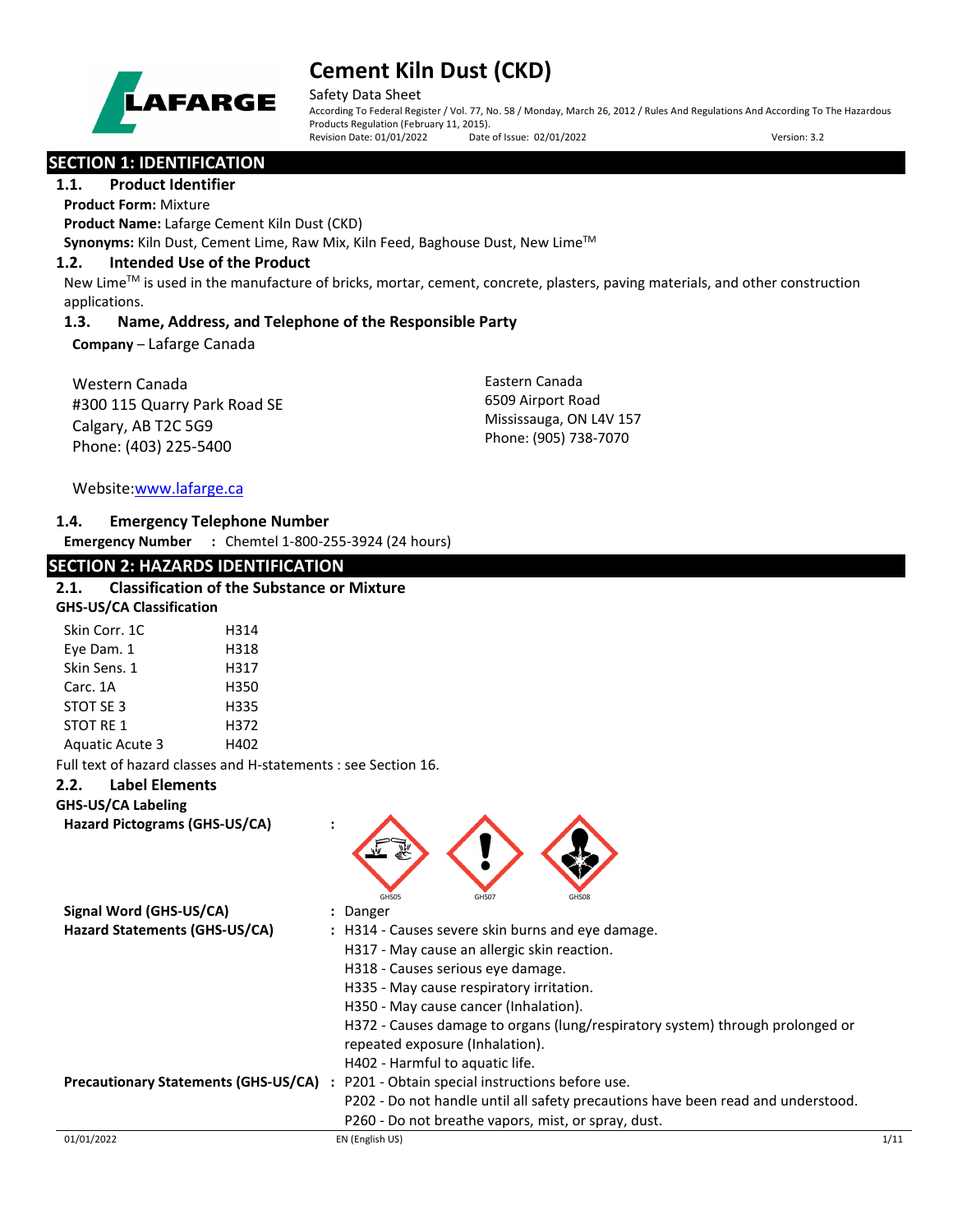Safety Data Sheet

According To Federal Register / Vol. 77, No. 58 / Monday, March 26, 2012 / Rules And Regulations And According To The Hazardous Products Regulation (February 11, 2015).

- P264 Wash hands, forearms, and other exposed areas thoroughly after handling.
- P270 Do not eat, drink or smoke when using this product.
- P271 Use only outdoors or in a well-ventilated area.

P272 - Contaminated work clothing should not be allowed out of the workplace.

P273 - Avoid release to the environment.

P280 - Wear protective gloves, protective clothing, and eye protection.

P301+P330+P331 - IF SWALLOWED: Rinse mouth. Do NOT induce vomiting.

P303+P361+P353 - IF ON SKIN (or hair): Take off immediately all contaminated clothing. Rinse skin with water.

P304+P340 - IF INHALED: Remove person to fresh air and keep comfortable for breathing.

P305+P351+P338 - IF IN EYES: Rinse cautiously with water for several minutes. Remove contact lenses, if present and easy to do. Continue rinsing.

P308+P313 - If exposed or concerned: Get medical advice/attention.

P310 - Immediately call a POISON CENTER or doctor.

P314 - Get medical advice/attention if you feel unwell.

P321 - Specific treatment (see Section 4 on this SDS).

P333+P313 - If skin irritation or rash occurs: Get medical advice/attention.

P362+P364 - Take off contaminated clothing and wash it before reuse.

P403+P233 - Store in a well-ventilated place. Keep container tightly closed. P405 - Store locked up.

P501 - Dispose of contents/container in accordance with local, regional, national, territorial, provincial, and international regulations.

## **2.3. Other Hazards**

Exposure may aggravate pre-existing eye, skin, or respiratory conditions. Individuals with lung disease (e.g. bronchitis, emphysema, COPD, pulmonary disease) or sensitivity to hexavalent chromium can be aggravated by exposure.

# **2.4. Unknown Acute Toxicity (GHS-US/CA)**

No data available

# **SECTION 3: COMPOSITION/INFORMATION ON INGREDIENTS**

**3.2. Mixture**

| <b>Name</b>                | <b>Product Identifier</b> | $%$ $*$ | <b>GHS Ingredient Classification</b> |
|----------------------------|---------------------------|---------|--------------------------------------|
| Flue dust, portland cement | (CAS-No.) 68475-76-3      | 100     | Skin Irrit. 2, H315                  |
|                            |                           |         | Eye Dam. 1, H318                     |
|                            |                           |         | Skin Sens. 1, H317                   |
|                            |                           |         | STOT SE 3, H335                      |
| l Cantainc:                |                           |         |                                      |

| contains:             |                           |           |                                      |
|-----------------------|---------------------------|-----------|--------------------------------------|
| <b>Name</b>           | <b>Product Identifier</b> | $%$ *     | <b>GHS Ingredient Classification</b> |
| Limestone             | (CAS-No.) 1317-65-3       | $10 - 80$ | Not classified                       |
| Calcium oxide         | (CAS-No.) 1305-78-8       | $5 - 50$  | Skin Irrit. 2, H315                  |
|                       |                           |           | Eye Dam. 1, H318                     |
|                       |                           |           | <b>STOT SE 3, H335</b>               |
|                       |                           |           | Aquatic Acute 3, H402                |
| Quartz                | (CAS-No.) 14808-60-7      | $1 - 10$  | Carc. 1A, H350                       |
|                       |                           |           | <b>STOT SE 3, H335</b>               |
|                       |                           |           | <b>STOT RE 1, H372</b>               |
| Magnesium oxide (MgO) | (CAS-No.) 1309-48-4       | $1 - 2$   | Not classified                       |

Full text of H-phrases: see Section 16.

\*Percentages are listed in weight by weight percentage (w/w%) for liquid and solid ingredients. Gas ingredients are listed in volume by volume percentage (v/v%).

### **SECTION 4: FIRST AID MEASURES**

**4.1. Description of First-aid Measures**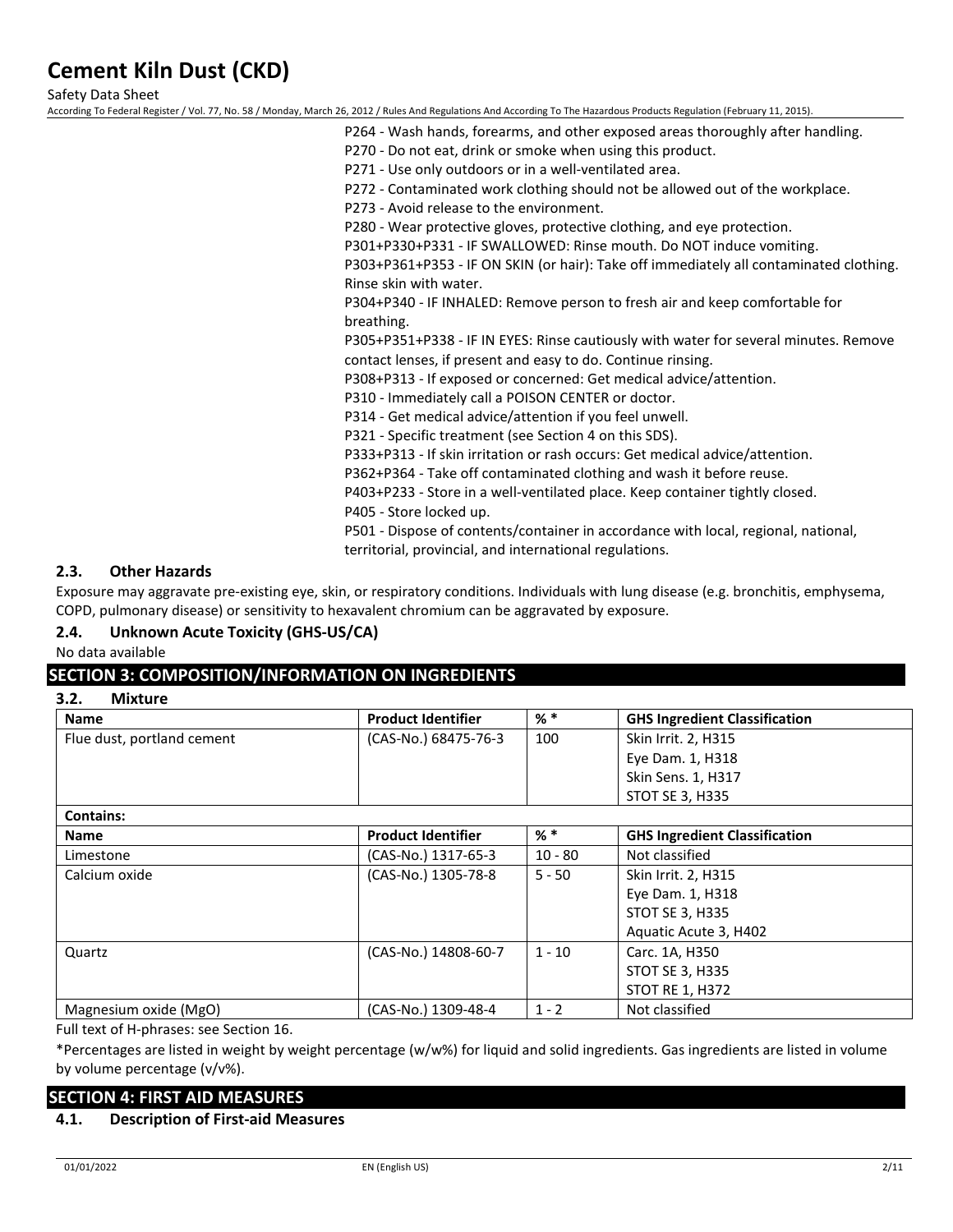Safety Data Sheet

According To Federal Register / Vol. 77, No. 58 / Monday, March 26, 2012 / Rules And Regulations And According To The Hazardous Products Regulation (February 11, 2015).

**General:** Never give anything by mouth to an unconscious person. If you feel unwell, seek medical advice (show the label where possible).

**Inhalation:** When symptoms occur: go into open air and ventilate suspected area. Obtain medical attention if breathing difficulty persists.

**Skin Contact:** Remove contaminated clothing. Immediately flush skin with plenty of water for at least 30 minutes and continue flushing throughout emergency transport, if needed. Immediately call a poison center or physician. Wash contaminated clothing before reuse.

**Eye Contact:** Get medical attention immediately and begin flushing eyes with plenty of water for at least 30 minutes and continue flushing eyes throughout emergency transport. Immediately call a poison center or physician. Occasionally lift the upper and lower eyelids during flushing. Remove any contact lenses, if possible. Chemical burns should be treated promptly by a physician. **Ingestion:** Rinse mouth. Do NOT induce vomiting. Obtain medical attention.

## **4.2. Most Important Symptoms and Effects Both Acute and Delayed**

**General:** Causes severe skin burns and eye damage. May cause respiratory irritation. May cause cancer. Causes damage to organs through prolonged or repeated exposure.

**Inhalation:** Irritation of the respiratory tract and the other mucous membranes. The three types of silicosis include: 1) Simple chronic silicosis – which results from long-term exposure (more than 20 years) to low amounts of respirable crystalline silica. Nodules of chronic inflammation and scarring provoked by the respirable crystalline silica form in the lungs and chest lymph nodes. This disease may feature breathlessness and may resemble chronic obstructive pulmonary disease (COPD); 2) Accelerated silicosis – occurs after exposure to larger amounts of respirable crystalline silica over a shorter period of time (5-15 years); 3) Acute silicosis – results from short-term exposure to very large amounts of respirable crystalline silica. The lungs become very inflamed and may fill with fluid, causing severe shortness of breath and low blood oxygen levels. Inflammation, scarring, and symptoms progress faster in accelerated silicosis than in simple silicosis. Progressive massive fibrosis may occur in simple or accelerated silicosis, but is more common in the accelerated form. Progressive massive fibrosis results from severe scarring and leads to the destruction of normal lung structures.

**Skin Contact:** Redness, pain, swelling, itching, burning, dryness, and dermatitis. May cause an allergic skin reaction. Concrete may cause dry skin, discomfort, irritation, severe burns, and dermatitis. Exposure of sufficient duration to wet concrete can cause serious, potentially irreversible damage to skin, eye, respiratory and digestive tracts due to chemical (caustic) burns, including third degree burns. A skin exposure may be hazardous even if there is no pain or discomfort. Unhardened concrete is capable of causing dermatitis by irritation and allergy. Skin affected by dermatitis may include symptoms such as, redness, itching, rash, scaling, and cracking. Irritant dermatitis is caused by the physical properties of concrete including alkalinity and abrasion. Allergic contact dermatitis is caused by sensitization to hexavalent chromium (chromate) potentially present in concrete. The reaction can range from a mild rash to severe skin ulcers. Persons already sensitized may react to the first contact with wet concrete. Others may develop allergic dermatitis after years of repeated contact with wet concrete.

**Eye Contact:** Potentially causes permanent damage to the cornea, iris, or conjunctiva. Airborne dust may cause immediate or delayed irritation or inflammation. Eye contact with large amounts of dry powder or with wet cement can cause moderate eye irritation, chemical burns and blindness. Eye exposures require immediate first aid and medical attention to prevent significant damage to the eye.

**Ingestion:** Ingestion may cause adverse effects.

**Chronic Symptoms:** May cause cancer. Causes damage to organs through prolonged or repeated exposure.

### **4.3. Indication of Any Immediate Medical Attention and Special Treatment Needed**

If exposed or concerned, get medical advice and attention. If medical advice is needed, have product container or label at hand.

# **SECTION 5: FIRE-FIGHTING MEASURES**

### **5.1. Extinguishing Media**

**Suitable Extinguishing Media:** Water spray, dry chemical, foam, carbon dioxide.

**Unsuitable Extinguishing Media:** Do not use a heavy water stream. Use of heavy stream of water may spread fire.

#### **5.2. Special Hazards Arising From the Substance or Mixture**

**Fire Hazard:** Not considered flammable but may burn at high temperatures.

**Explosion Hazard:** Product is not explosive.

**Reactivity:** Hazardous reactions will not occur under normal conditions.

### **5.3. Advice for Firefighters**

**Precautionary Measures Fire:** Exercise caution when fighting any chemical fire. **Firefighting Instructions:** Use water spray or fog for cooling exposed containers.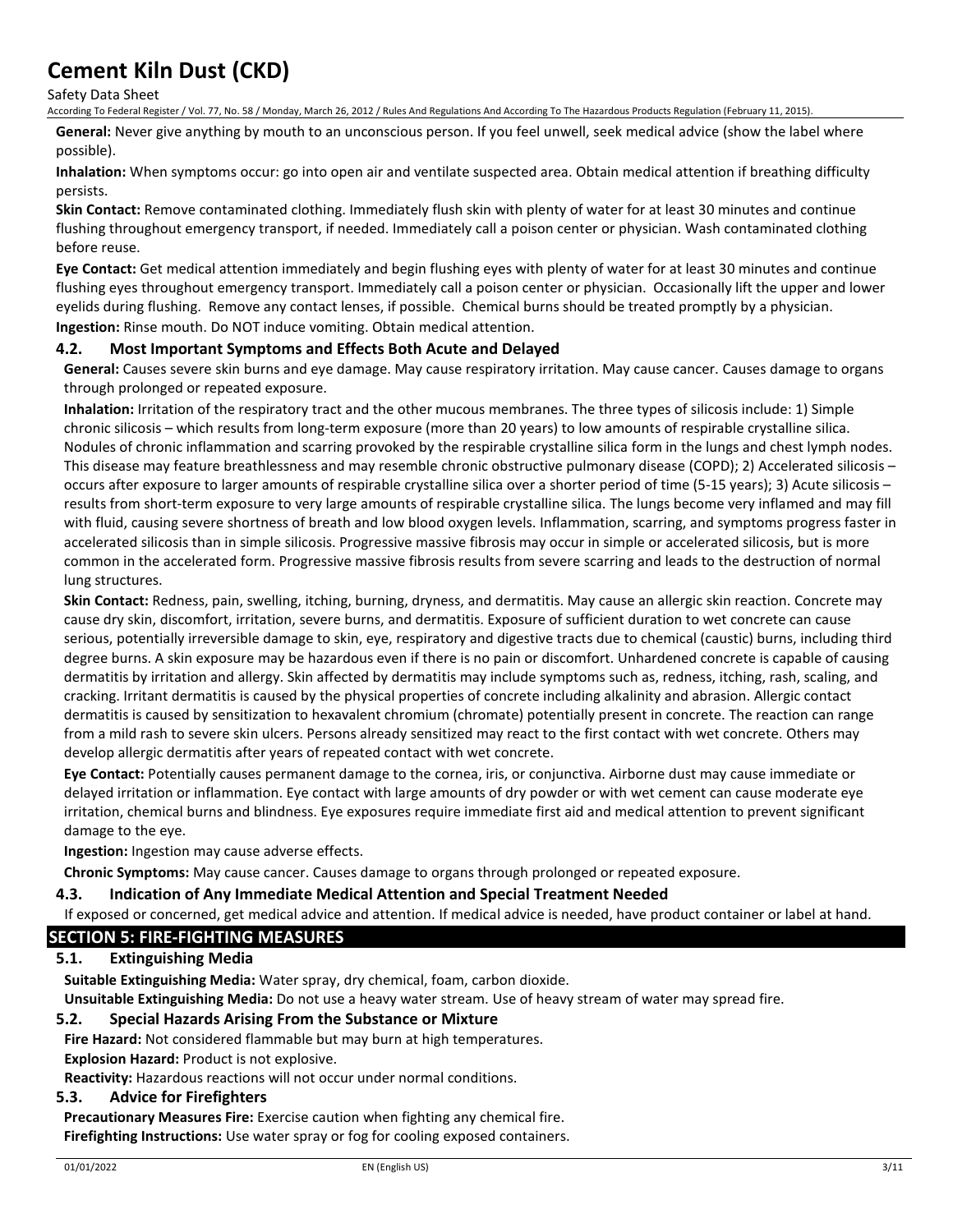Safety Data Sheet

According To Federal Register / Vol. 77, No. 58 / Monday, March 26, 2012 / Rules And Regulations And According To The Hazardous Products Regulation (February 11, 2015).

**Protection During Firefighting:** Do not enter fire area without proper protective equipment, including respiratory protection. **Hazardous Combustion Products**: Silicon oxides.

# **Reference to Other Sections**

Refer to Section 9 for flammability properties.

# **SECTION 6: ACCIDENTAL RELEASE MEASURES**

# **6.1. Personal Precautions, Protective Equipment and Emergency Procedures**

**General Measures:** Do not get in eyes, on skin, or on clothing. Do not handle until all safety precautions have been read and understood.

## **6.1.1. For Non-Emergency Personnel**

**Protective Equipment:** Use appropriate personal protective equipment (PPE).

**Emergency Procedures:** Evacuate unnecessary personnel.

## **6.1.2. For Emergency Personnel**

**Protective Equipment:** Equip cleanup crew with proper protection.

**Emergency Procedures:** Upon arrival at the scene, a first responder is expected to recognize the presence of dangerous goods, protect oneself and the public, secure the area, and call for the assistance of trained personnel as soon as conditions permit. Ventilate area.

# **6.2. Environmental Precautions**

Prevent entry to sewers and public waters.

# **6.3. Methods and Materials for Containment and Cleaning Up**

**For Containment:** Contain solid spills with appropriate barriers and prevent migration and entry into sewers or streams. **Methods for Cleaning Up:** Clean up spills immediately and dispose of waste safely. Recover the product by vacuuming, shoveling or sweeping. Transfer spilled material to a suitable container for disposal. Contact competent authorities after a spill. Vacuum clean-up is preferred. If sweeping is required use a dust suppressant.

## **6.4. Reference to Other Sections**

See Section 8 for exposure controls and personal protection and Section 13 for disposal considerations.

# **SECTION 7: HANDLING AND STORAGE**

# **7.1. Precautions for Safe Handling**

**Additional Hazards When Processed:** Cutting, crushing, sanding or grinding of crystalline silica-bearing materials will release respirable crystalline silica. Use all appropriate measures of dust control or suppression, and Personal Protective Equipment (PPE) described in Section 8 below. Heavy material - proper lifting methods or equipment.

**Precautions for Safe Handling:** Wash hands and other exposed areas with mild soap and water before eating, drinking or smoking and when leaving work. Avoid contact with eyes, skin and clothing. Do not get in eyes, on skin, or on clothing. Obtain special instructions before use.

**Hygiene Measures:** Handle in accordance with good industrial hygiene and safety procedures.

# **7.2. Conditions for Safe Storage, Including Any Incompatibilities**

**Technical Measures:** Comply with applicable regulations.

**Storage Conditions:** Keep container closed when not in use. Store in a dry, cool place away from incompatible materials. Store in original container or corrosive resistant and/or lined container.

**Incompatible Materials:** Acids, ammonium salts and aluminum metal. Cement dissolves in hydrofluoric acid, producing corrosive silicon tetrafluoride gas. Cement reacts with water to form silicates and calcium hydroxide. Silicates react with powerful oxidizers such as fluorine, boron trifluoride, chlorine trifluoride, manganese trifluoride, and oxygen difluoride.

# **7.3. Specific End Use(s)**

New LimeTM is used in the manufacture of bricks, mortar, cement, concrete, plasters, paving materials, and other construction applications.

# **SECTION 8: EXPOSURE CONTROLS/PERSONAL PROTECTION**

# **8.1. Control Parameters**

For substances listed in Section 3 that are not listed here, there are no established Exposure limits from the manufacturer, supplier, importer, or the appropriate advisory agency including: ACGIH (TLV), AIHA (WEEL), NIOSH (REL), OSHA (PEL), Canadian provincial governments, or the Mexican government.

| Limestone (1317-65-3) |                            |                     |      |
|-----------------------|----------------------------|---------------------|------|
| <b>Mexico</b>         | . TWA (mg/m $^3$ )<br>OEL. | $10 \text{ mg/m}^3$ |      |
| <b>Mexico</b>         | OEL STEL $(mg/m3)$         | $20 \text{ mg/m}^3$ |      |
| 01/01/2022            | EN (English US)            |                     | 4/11 |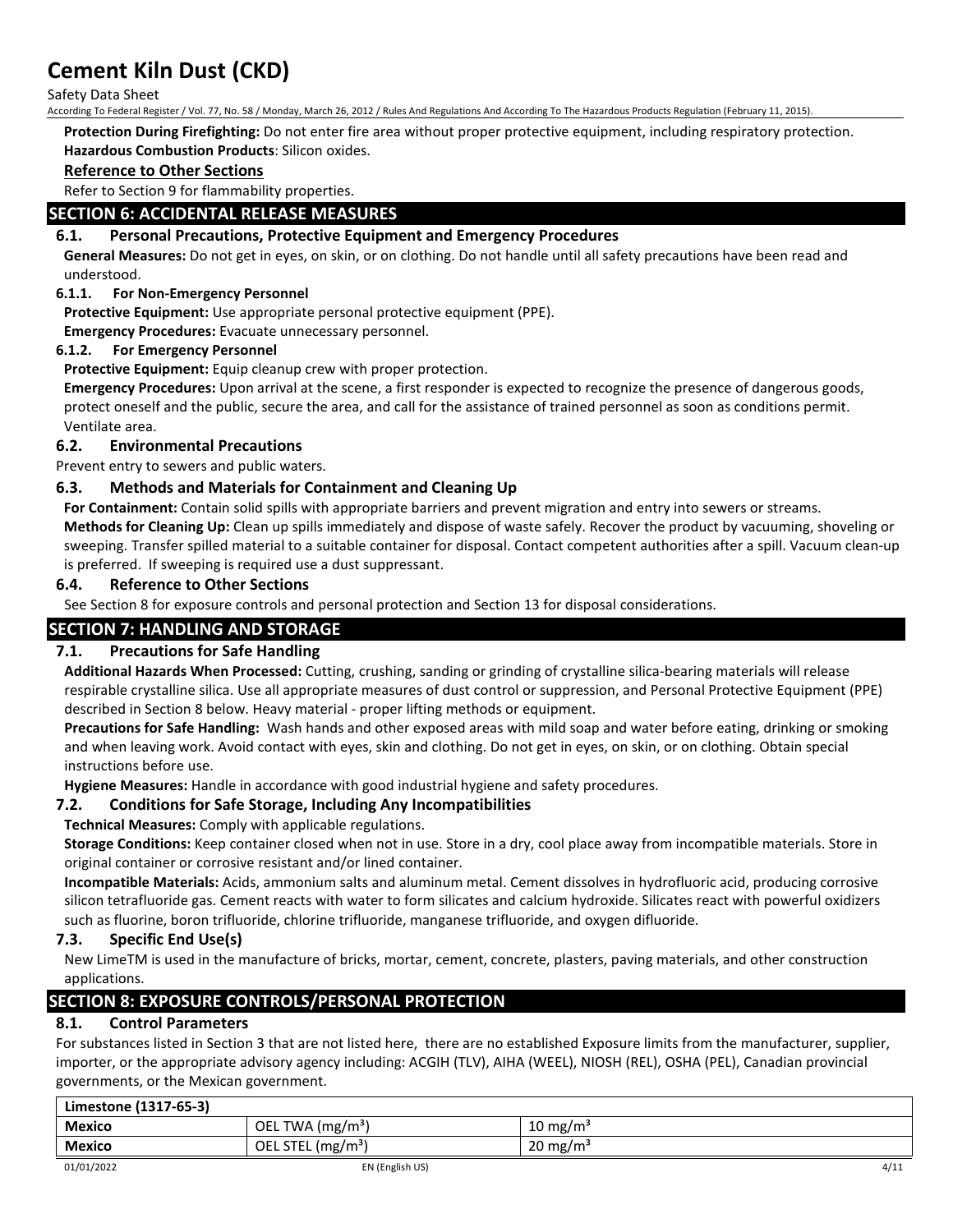Safety Data Sheet

According To Federal Register / Vol. 77, No. 58 / Monday, March 26, 2012 / Rules And Regulations And According To The Hazardous Products Regulation (February 11, 2015).

| <b>USA OSHA</b>                    | OSHA PEL (TWA) (mg/m <sup>3</sup> )  | 15 mg/m <sup>3</sup> (total dust)<br>5 mg/m <sup>3</sup> (respirable fraction) |
|------------------------------------|--------------------------------------|--------------------------------------------------------------------------------|
| <b>USA NIOSH</b>                   | NIOSH REL (TWA) (mg/m <sup>3</sup> ) | $\overline{10}$ mg/m <sup>3</sup> (total dust)                                 |
|                                    |                                      | 5 mg/m <sup>3</sup> (respirable dust)                                          |
| <b>Alberta</b>                     | OEL TWA (mg/m <sup>3</sup> )         | $10 \text{ mg/m}^3$                                                            |
| <b>British Columbia</b>            | OEL STEL (mg/m <sup>3</sup> )        | 20 mg/m <sup>3</sup> (total dust)                                              |
| <b>British Columbia</b>            | OEL TWA (mg/m <sup>3</sup> )         | 10 mg/m <sup>3</sup> (total dust)                                              |
|                                    |                                      | 3 mg/m <sup>3</sup> (respirable fraction)                                      |
| <b>New Brunswick</b>               | OEL TWA (mg/m <sup>3</sup> )         | 10 mg/m <sup>3</sup> (particulate matter containing no Asbestos and            |
|                                    |                                      | <1% Crystalline silica)                                                        |
| <b>Nunavut</b>                     | OEL STEL (mg/m <sup>3</sup> )        | 20 mg/m $3$                                                                    |
| <b>Nunavut</b>                     | OEL TWA (mg/m <sup>3</sup> )         | $10 \text{ mg/m}^3$                                                            |
| <b>Northwest Territories</b>       | OEL STEL (mg/m <sup>3</sup> )        | $20$ mg/m <sup>3</sup>                                                         |
| <b>Northwest Territories</b>       | OEL TWA (mg/m <sup>3</sup> )         | $10 \text{ mg/m}^3$                                                            |
| Québec                             | VEMP ( $mg/m3$ )                     | 10 mg/m <sup>3</sup> (Limestone, containing no Asbestos and <1%                |
|                                    |                                      | Crystalline silica-total dust)                                                 |
| Saskatchewan                       | OEL STEL (mg/m <sup>3</sup> )        | 20 mg/m $3$                                                                    |
| Saskatchewan                       | OEL TWA (mg/m <sup>3</sup> )         | $10 \text{ mg/m}^3$                                                            |
| Yukon                              | OEL STEL (mg/m <sup>3</sup> )        | 20 mg/m $3$                                                                    |
| Yukon                              | OEL TWA (mg/m <sup>3</sup> )         | 30 mppcf                                                                       |
|                                    |                                      | $10$ mg/m <sup>3</sup>                                                         |
| Calcium oxide (1305-78-8)          |                                      |                                                                                |
| <b>Mexico</b>                      | OEL TWA (mg/m <sup>3</sup> )         | 2 mg/ $m3$                                                                     |
| <b>USA ACGIH</b>                   | ACGIH TWA (mg/m <sup>3</sup> )       | 2 mg/ $m3$                                                                     |
| <b>USA OSHA</b>                    | OSHA PEL (TWA) (mg/m <sup>3</sup> )  | 5 mg/ $m3$                                                                     |
| <b>USA NIOSH</b>                   | NIOSH REL (TWA) (mg/m <sup>3</sup> ) | 2 mg/ $m3$                                                                     |
| <b>USA IDLH</b>                    | US IDLH (mg/m <sup>3</sup> )         | $25$ mg/m <sup>3</sup>                                                         |
| Alberta                            | OEL TWA (mg/m <sup>3</sup> )         | 2 mg/ $m3$                                                                     |
| <b>British Columbia</b>            | OEL TWA (mg/m <sup>3</sup> )         | 2 mg/ $m3$                                                                     |
| <b>Manitoba</b>                    | OEL TWA (mg/m <sup>3</sup> )         | 2 mg/ $m3$                                                                     |
| <b>New Brunswick</b>               | OEL TWA (mg/m <sup>3</sup> )         | 2 mg/ $m3$                                                                     |
| <b>Newfoundland &amp; Labrador</b> | OEL TWA (mg/m <sup>3</sup> )         | 2 mg/m $3$                                                                     |
| Nova Scotia                        | OEL TWA (mg/m <sup>3</sup> )         | 2 mg/ $m3$                                                                     |
| Nunavut                            | OEL STEL (mg/m <sup>3</sup> )        | 4 mg/m <sup>3</sup>                                                            |
| <b>Nunavut</b>                     | OEL TWA (mg/m <sup>3</sup> )         | 2 mg/ $m3$                                                                     |
| <b>Northwest Territories</b>       | OEL STEL (mg/m <sup>3</sup> )        | 4 mg/m <sup>3</sup>                                                            |
| <b>Northwest Territories</b>       | OEL TWA (mg/m <sup>3</sup> )         | 2 mg/ $m3$                                                                     |
| Ontario                            | OEL TWA (mg/m <sup>3</sup> )         | 2 mg/ $m3$                                                                     |
| <b>Prince Edward Island</b>        | OEL TWA (mg/m <sup>3</sup> )         | 2 mg/ $m3$                                                                     |
| Québec                             | VEMP ( $mg/m3$ )                     | 2 mg/ $m3$                                                                     |
| Saskatchewan                       | OEL STEL (mg/m <sup>3</sup> )        | 4 mg/ $m3$                                                                     |
| Saskatchewan                       | OEL TWA (mg/m <sup>3</sup> )         | 2 mg/ $m3$                                                                     |
| Yukon                              | OEL STEL (mg/m <sup>3</sup> )        | 4 mg/ $m3$                                                                     |
| Yukon                              | OEL TWA (mg/m <sup>3</sup> )         | 2 mg/ $m3$                                                                     |
| Quartz (14808-60-7)                |                                      |                                                                                |
| <b>Mexico</b>                      | OEL TWA (mg/m <sup>3</sup> )         | 0.1 mg/m <sup>3</sup> (respirable fraction)                                    |
| <b>USA ACGIH</b>                   | ACGIH TWA (mg/m <sup>3</sup> )       | 0.025 mg/m <sup>3</sup> (respirable particulate matter)                        |
| <b>USA ACGIH</b>                   | <b>ACGIH chemical category</b>       | A2 - Suspected Human Carcinogen                                                |
| <b>USA OSHA</b>                    | OSHA PEL (TWA) (mg/m <sup>3</sup> )  | 50 $\mu$ g/m <sup>3</sup>                                                      |
| <b>USA NIOSH</b>                   | NIOSH REL (TWA) (mg/m <sup>3</sup> ) | $\overline{0.05}$ mg/m <sup>3</sup> (respirable dust)                          |
| <b>USA IDLH</b>                    | US IDLH $(mg/m3)$                    | 50 mg/m <sup>3</sup> (respirable dust)                                         |
| Alberta                            | OEL TWA (mg/m <sup>3</sup> )         | 0.025 mg/m <sup>3</sup> (respirable particulate)                               |
|                                    |                                      |                                                                                |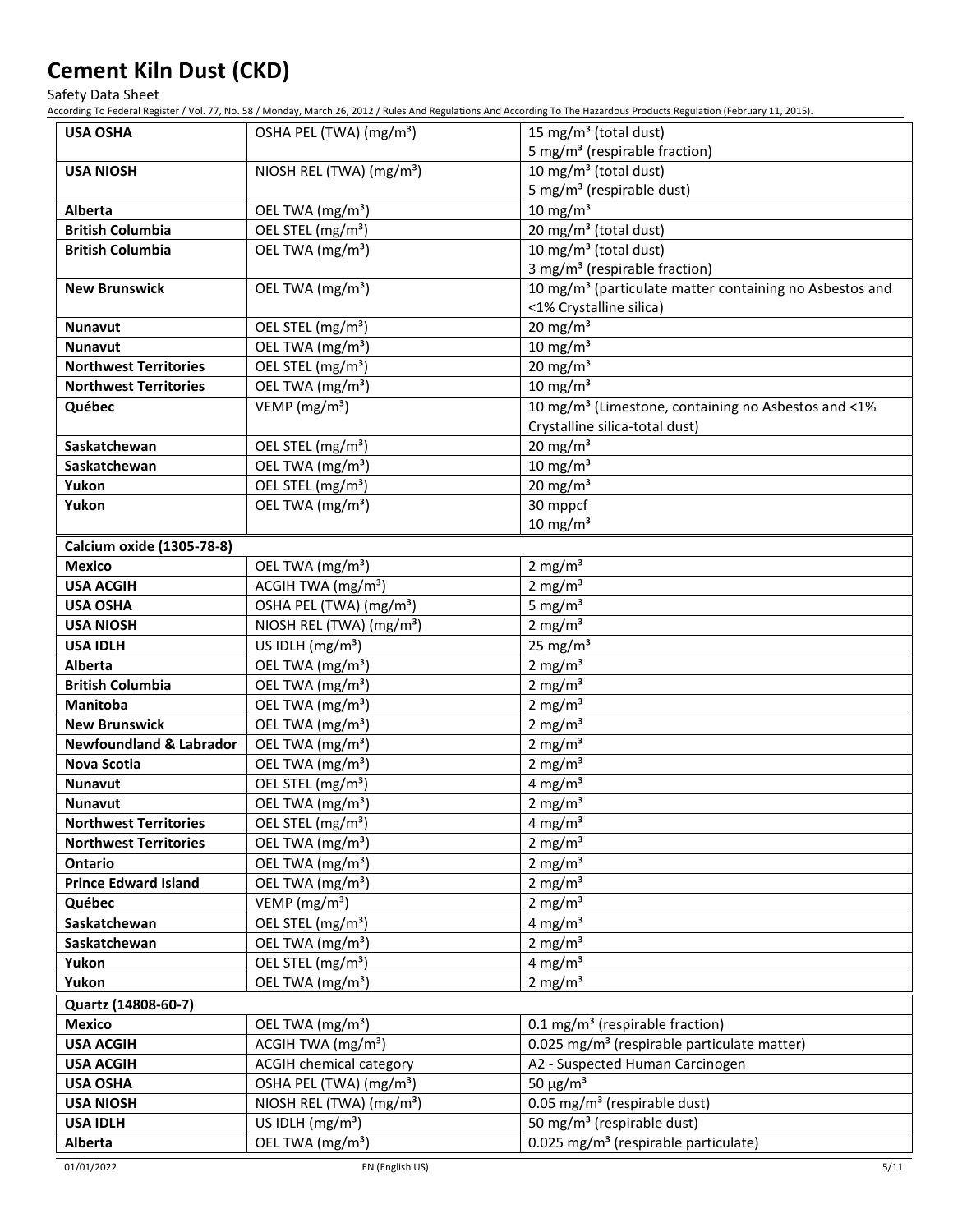Safety Data Sheet

According To Federal Register / Vol. 77, No. 58 / Monday, March 26, 2012 / Rules And Regulations And According To The Hazardous Products Regulation (February 11, 2015).

| <b>British Columbia</b>            | OEL TWA (mg/m <sup>3</sup> )        | 0.025 mg/m <sup>3</sup> (respirable)                                |
|------------------------------------|-------------------------------------|---------------------------------------------------------------------|
| <b>Manitoba</b>                    | OEL TWA (mg/m <sup>3</sup> )        | 0.025 mg/m <sup>3</sup> (respirable particulate matter)             |
| <b>New Brunswick</b>               | OEL TWA (mg/m <sup>3</sup> )        | 0.1 mg/m <sup>3</sup> (respirable fraction)                         |
| <b>Newfoundland &amp; Labrador</b> | OEL TWA (mg/m <sup>3</sup> )        | 0.025 mg/m <sup>3</sup> (respirable particulate matter)             |
| <b>Nova Scotia</b>                 | OEL TWA (mg/m <sup>3</sup> )        | 0.025 mg/m <sup>3</sup> (respirable particulate matter)             |
| <b>Nunavut</b>                     | OEL TWA (mg/m <sup>3</sup> )        | 0.05 mg/m <sup>3</sup> (respirable fraction)                        |
| <b>Northwest Territories</b>       | OEL TWA (mg/m <sup>3</sup> )        | 0.05 mg/m <sup>3</sup> (respirable fraction)                        |
| <b>Ontario</b>                     | OEL TWA (mg/m <sup>3</sup> )        | 0.1 mg/m <sup>3</sup> (designated substances regulation-respirable) |
| <b>Prince Edward Island</b>        | OEL TWA (mg/m <sup>3</sup> )        | 0.025 mg/m <sup>3</sup> (respirable particulate matter)             |
| Québec                             | VEMP ( $mg/m3$ )                    | $0.1$ mg/m <sup>3</sup> (respirable dust)                           |
| Saskatchewan                       | OEL TWA (mg/m <sup>3</sup> )        | 0.05 mg/m <sup>3</sup> (respirable fraction)                        |
| Yukon                              | OEL TWA (mg/m <sup>3</sup> )        | 300 particle/mL                                                     |
| Magnesium oxide (MgO) (1309-48-4)  |                                     |                                                                     |
| <b>Mexico</b>                      | OEL TWA (mg/m <sup>3</sup> )        | 10 mg/m $3$ (fume)                                                  |
| <b>USA ACGIH</b>                   | ACGIH TWA (mg/m <sup>3</sup> )      | 10 mg/m <sup>3</sup> (inhalable particulate matter)                 |
| <b>USA ACGIH</b>                   | <b>ACGIH chemical category</b>      | Not Classifiable as a Human Carcinogen                              |
| <b>USA OSHA</b>                    | OSHA PEL (TWA) (mg/m <sup>3</sup> ) | 15 mg/m <sup>3</sup> (fume, total particulate)                      |
| <b>USA IDLH</b>                    | US IDLH $(mg/m3)$                   | $\overline{750}$ mg/m <sup>3</sup> (fume)                           |
| Alberta                            | OEL TWA (mg/m <sup>3</sup> )        | 10 mg/m $3$ (fume)                                                  |
| <b>British Columbia</b>            | OEL STEL (mg/m <sup>3</sup> )       | $10$ mg/m <sup>3</sup> (respirable dust and fume)                   |
| <b>British Columbia</b>            | OEL TWA (mg/m <sup>3</sup> )        | 10 mg/m <sup>3</sup> (fume, inhalable)                              |
|                                    |                                     | 3 mg/m <sup>3</sup> (respirable dust and fume)                      |
| Manitoba                           | OEL TWA (mg/m <sup>3</sup> )        | 10 mg/m <sup>3</sup> (inhalable particulate matter)                 |
| <b>New Brunswick</b>               | OEL TWA (mg/m <sup>3</sup> )        | 10 mg/m <sup>3</sup> (fume)                                         |
| <b>Newfoundland &amp; Labrador</b> | OEL TWA (mg/m <sup>3</sup> )        | 10 mg/m <sup>3</sup> (inhalable particulate matter)                 |
| <b>Nova Scotia</b>                 | OEL TWA (mg/m <sup>3</sup> )        | 10 mg/m <sup>3</sup> (inhalable particulate matter)                 |
| <b>Nunavut</b>                     | OEL STEL (mg/m <sup>3</sup> )       | 20 mg/m <sup>3</sup> (inhalable fraction)                           |
| <b>Nunavut</b>                     | OEL TWA (mg/m <sup>3</sup> )        | 10 mg/m <sup>3</sup> (inhalable fraction)                           |
| <b>Northwest Territories</b>       | OEL STEL (mg/m <sup>3</sup> )       | 20 mg/m <sup>3</sup> (inhalable fraction)                           |
| <b>Northwest Territories</b>       | OEL TWA (mg/m <sup>3</sup> )        | 10 mg/m <sup>3</sup> (inhalable fraction)                           |
| <b>Ontario</b>                     | OEL TWA (mg/m <sup>3</sup> )        | 10 mg/m <sup>3</sup> (inhalable)                                    |
| <b>Prince Edward Island</b>        | OEL TWA (mg/m <sup>3</sup> )        | 10 mg/m <sup>3</sup> (inhalable particulate matter)                 |
| Québec                             | VEMP ( $mg/m3$ )                    | 10 mg/m $3$ (fume)                                                  |
| Saskatchewan                       | OEL STEL (mg/m <sup>3</sup> )       | 20 mg/m <sup>3</sup> (inhalable fraction)                           |
| Saskatchewan                       | OEL TWA (mg/m <sup>3</sup> )        | 10 mg/m <sup>3</sup> (inhalable fraction)                           |
| Yukon                              | OEL STEL (mg/m <sup>3</sup> )       | 10 mg/m $3$ (fume)                                                  |
| Yukon                              | OEL TWA (mg/m <sup>3</sup> )        | 10 mg/m <sup>3</sup> (fume)                                         |

# **8.2. Exposure Controls**

**Appropriate Engineering Controls:** Emergency eye wash fountains and safety showers should be available in the immediate vicinity of any potential exposure. Ensure adequate ventilation, especially in confined areas. Ensure all national/local regulations are observed.

**Personal Protective Equipment:** Gloves. Protective clothing. Protective goggles. Insufficient ventilation and/or dust generation: wear respiratory protection.



**Materials for Protective Clothing:** Chemically resistant materials and fabrics.

**Hand Protection:** Wear protective gloves.

**Eye and Face Protection:** Chemical safety goggles.

**Skin and Body Protection:** Wear suitable protective clothing.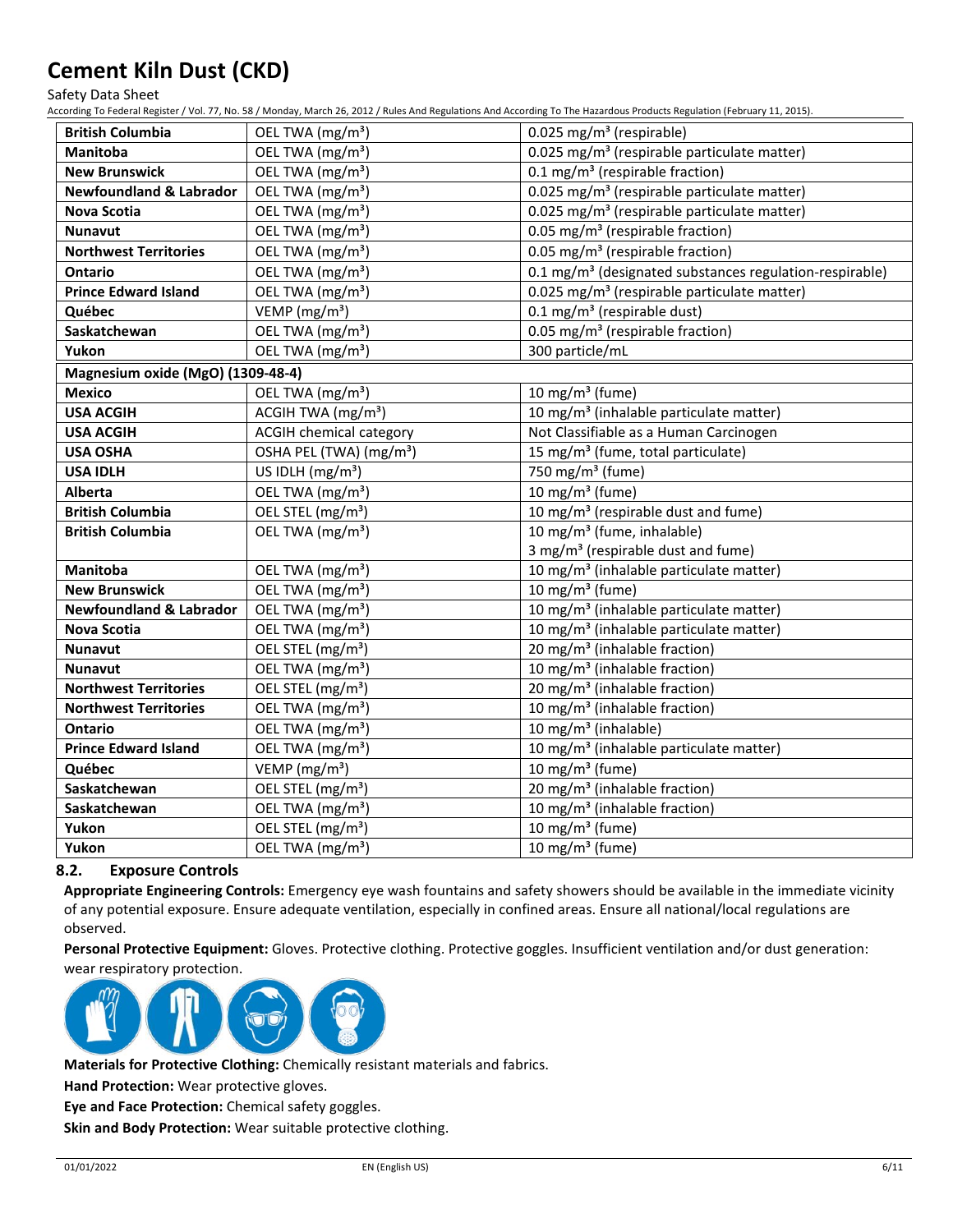Safety Data Sheet

According To Federal Register / Vol. 77, No. 58 / Monday, March 26, 2012 / Rules And Regulations And According To The Hazardous Products Regulation (February 11, 2015).

**Respiratory Protection:** If exposure limits are exceeded or irritation is experienced, NIOSH approved respiratory protection should be worn. In case of inadequate ventilation, oxygen deficient atmosphere, or where exposure levels are not known wear approved respiratory protection.

**Other Information:** When using, do not eat, drink or smoke.

# **SECTION 9: PHYSICAL AND CHEMICAL PROPERTIES**

| <b>Information on Basic Physical and Chemical Properties</b><br>9.1. |                      |                            |
|----------------------------------------------------------------------|----------------------|----------------------------|
| <b>Physical State</b>                                                | $\ddot{\phantom{a}}$ | Solid (Powder)             |
| Appearance                                                           |                      | Gray, Tan, or White Powder |
| Odor                                                                 |                      | None                       |
| <b>Odor Threshold</b>                                                | ٠                    | Not available              |
| рH                                                                   |                      | 10 - 13 (In Water)         |
| <b>Evaporation Rate</b>                                              |                      | Not available              |
| <b>Melting Point</b>                                                 | :                    | Not available              |
| <b>Freezing Point</b>                                                | ÷                    | Not available              |
| <b>Boiling Point</b>                                                 |                      | $>$ 1000 °C ( $>$ 1832 °F) |
| <b>Flash Point</b>                                                   |                      | Not available              |
| <b>Auto-ignition Temperature</b>                                     | ÷                    | Not available              |
| <b>Decomposition Temperature</b>                                     |                      | Not available              |
| Flammability (solid, gas)                                            |                      | Not available              |
| Lower Flammable Limit                                                | ٠                    | Not available              |
| <b>Upper Flammable Limit</b>                                         | ٠                    | Not available              |
| <b>Vapor Pressure</b>                                                |                      | Not available              |
| Relative Vapor Density at 20°C                                       |                      | Not available              |
| <b>Relative Density</b>                                              | :                    | Not available              |
| <b>Specific Gravity</b>                                              | $\bullet$            | $2.6 - 2.8$ (Water = 1)    |
| <b>Solubility</b>                                                    |                      | 2 - 20% (In Water)         |
| <b>Partition Coefficient: N-Octanol/Water</b>                        |                      | Not available              |
| <b>Viscosity</b>                                                     |                      | Not available              |

# **SECTION 10: STABILITY AND REACTIVITY**

**10.1. Reactivity:** Hazardous reactions will not occur under normal conditions.

- **10.2. Chemical Stability:** Stable under recommended handling and storage conditions (see Section 7).
- **10.3. Possibility of Hazardous Reactions:** Hazardous polymerization will not occur.

**10.4. Conditions to Avoid:** Incompatible materials.

**10.5. Incompatible Materials:** Acids, ammonium salts and aluminum metal. Cement dissolves in hydrofluoric acid, producing corrosive silicon tetrafluoride gas. Cement reacts with water to form silicates and calcium hydroxide. Silicates react with powerful oxidizers such as fluorine, boron trifluoride, chlorine trifluoride, manganese trifluoride, and oxygen difluoride.

**10.6. Hazardous Decomposition Products:** None expected under normal conditions of use.

# **SECTION 11: TOXICOLOGICAL INFORMATION**

### **11.1. Information on Toxicological Effects - Product**

**LD50 and LC50 Data:** Not available **Acute Toxicity (Oral):** Not classified **Acute Toxicity (Dermal):** Not classified **Acute Toxicity (Inhalation):** Not classified

**Skin Corrosion/Irritation:** Causes severe skin burns and eye damage.

**pH:** 12 - 13 (In Water)

**Eye Damage/Irritation:** Causes serious eye damage.

**pH:** 12 - 13 (In Water)

**Respiratory or Skin Sensitization:** May cause an allergic skin reaction.

**Germ Cell Mutagenicity:** Not classified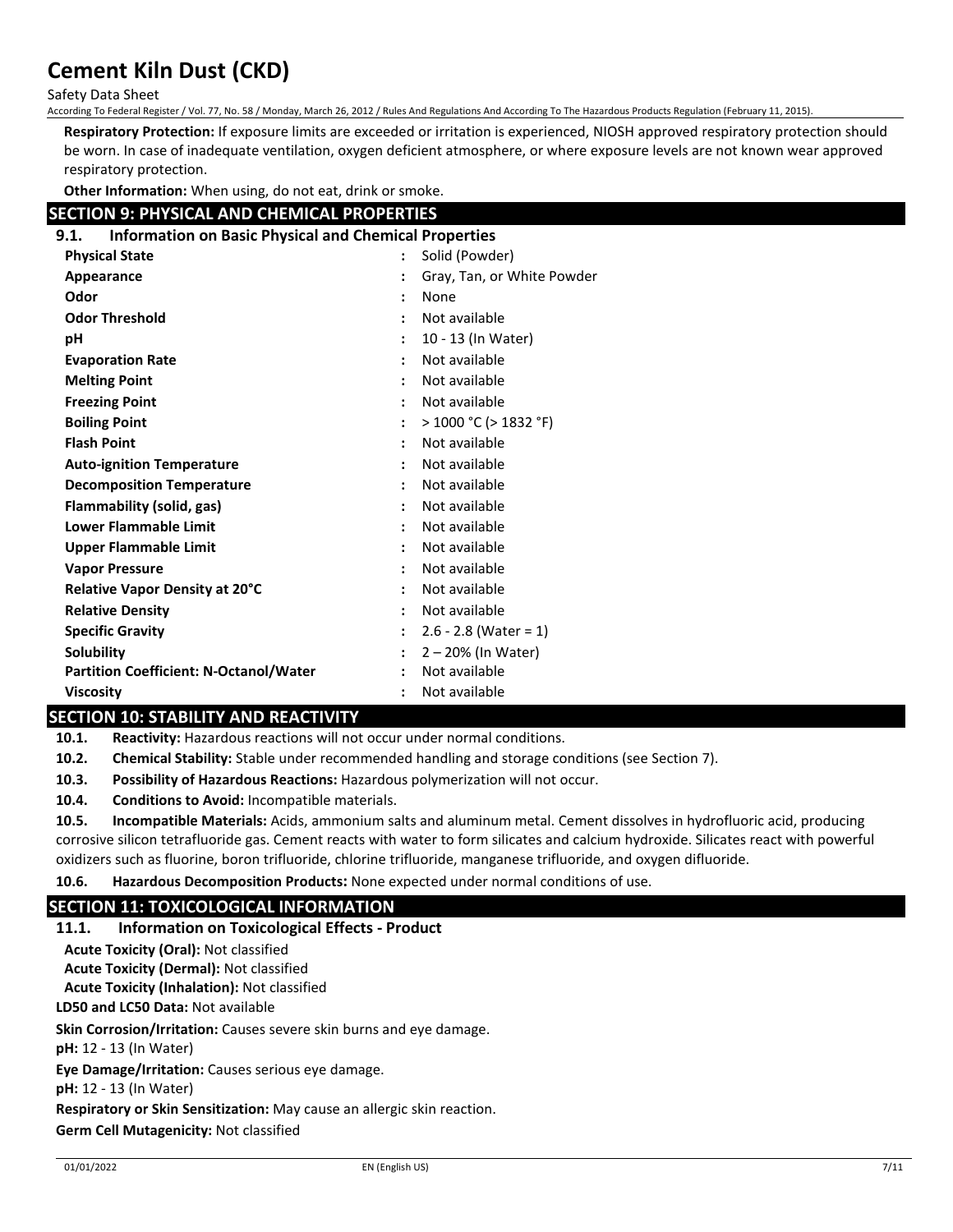Safety Data Sheet

According To Federal Register / Vol. 77, No. 58 / Monday, March 26, 2012 / Rules And Regulations And According To The Hazardous Products Regulation (February 11, 2015).

#### **Carcinogenicity:** May cause cancer (Inhalation).

#### **Specific Target Organ Toxicity (Repeated Exposure):** Causes damage to organs (lung/respiratory system) through prolonged or repeated exposure (Inhalation).

## **Reproductive Toxicity:** Not classified

#### **Specific Target Organ Toxicity (Single Exposure):** May cause respiratory irritation.

#### **Aspiration Hazard:** Not classified

**Symptoms/Injuries After Inhalation:** Irritation of the respiratory tract and the other mucous membranes. The three types of silicosis include: 1) Simple chronic silicosis – which results from long-term exposure (more than 20 years) to low amounts of respirable crystalline silica. Nodules of chronic inflammation and scarring provoked by the respirable crystalline silica form in the lungs and chest lymph nodes. This disease may feature breathlessness and may resemble chronic obstructive pulmonary disease (COPD); 2) Accelerated silicosis – occurs after exposure to larger amounts of respirable crystalline silica over a shorter period of time (5-15 years); 3) Acute silicosis – results from short-term exposure to very large amounts of respirable crystalline silica. The lungs become very inflamed and may fill with fluid, causing severe shortness of breath and low blood oxygen levels. Inflammation, scarring, and symptoms progress faster in accelerated silicosis than in simple silicosis. Progressive massive fibrosis may occur in simple or accelerated silicosis, but is more common in the accelerated form. Progressive massive fibrosis results from severe scarring and leads to the destruction of normal lung structures.

**Symptoms/Injuries After Skin Contact:** Redness, pain, swelling, itching, burning, dryness, and dermatitis. May cause an allergic skin reaction. Concrete may cause dry skin, discomfort, irritation, severe burns, and dermatitis. Exposure of sufficient duration to wet concrete can cause serious, potentially irreversible damage to skin, eye, respiratory and digestive tracts due to chemical (caustic) burns, including third degree burns. A skin exposure may be hazardous even if there is no pain or discomfort. Unhardened concrete is capable of causing dermatitis by irritation and allergy. Skin affected by dermatitis may include symptoms such as, redness, itching, rash, scaling, and cracking. Irritant dermatitis is caused by the physical properties of concrete including alkalinity and abrasion. Allergic contact dermatitis is caused by sensitization to hexavalent chromium (chromate) potentially present in concrete. The reaction can range from a mild rash to severe skin ulcers. Persons already sensitized may react to the first contact with wet concrete. Others may develop allergic dermatitis after years of repeated contact with wet concrete.

**Symptoms/Injuries After Eye Contact:** Potentially causes permanent damage to the cornea, iris, or conjunctiva. Airborne dust may cause immediate or delayed irritation or inflammation. Eye contact with large amounts of dry powder or with wet cement can cause moderate eye irritation, chemical burns and blindness. Eye exposures require immediate first aid and medical attention to prevent significant damage to the eye.

**Symptoms/Injuries After Ingestion:** Ingestion may cause adverse effects.

**Chronic Symptoms:** May cause cancer. Causes damage to organs through prolonged or repeated exposure.

### **11.2. Information on Toxicological Effects - Ingredient(s)**

#### **LD50 and LC50 Data:**

| <b>Calcium oxide (1305-78-8)</b>                 |                                               |
|--------------------------------------------------|-----------------------------------------------|
| LD50 Oral Rat                                    | > 2000 mg/kg                                  |
| <b>LD50 Dermal Rabbit</b>                        | $>$ 2500 mg/kg                                |
| Quartz (14808-60-7)                              |                                               |
| LD50 Oral Rat                                    | $>$ 5000 mg/kg                                |
| <b>LD50 Dermal Rat</b>                           | $>$ 5000 mg/kg                                |
| Magnesium oxide (MgO) (1309-48-4)                |                                               |
| LD50 Oral Rat                                    | 3870 mg/kg                                    |
| Quartz (14808-60-7)                              |                                               |
| <b>IARC Group</b>                                | 1                                             |
| <b>National Toxicology Program (NTP) Status</b>  | Known Human Carcinogens.                      |
| <b>OSHA Hazard Communication Carcinogen List</b> | In OSHA Hazard Communication Carcinogen list. |

# **SECTION 12: ECOLOGICAL INFORMATION**

## **12.1. Toxicity**

**Ecology - General:** Harmful to aquatic life.

# **Calcium oxide (1305-78-8)**

| LC50 Fish 1 |  |  |
|-------------|--|--|

**LC50 Fish 1** 50.6 mg/l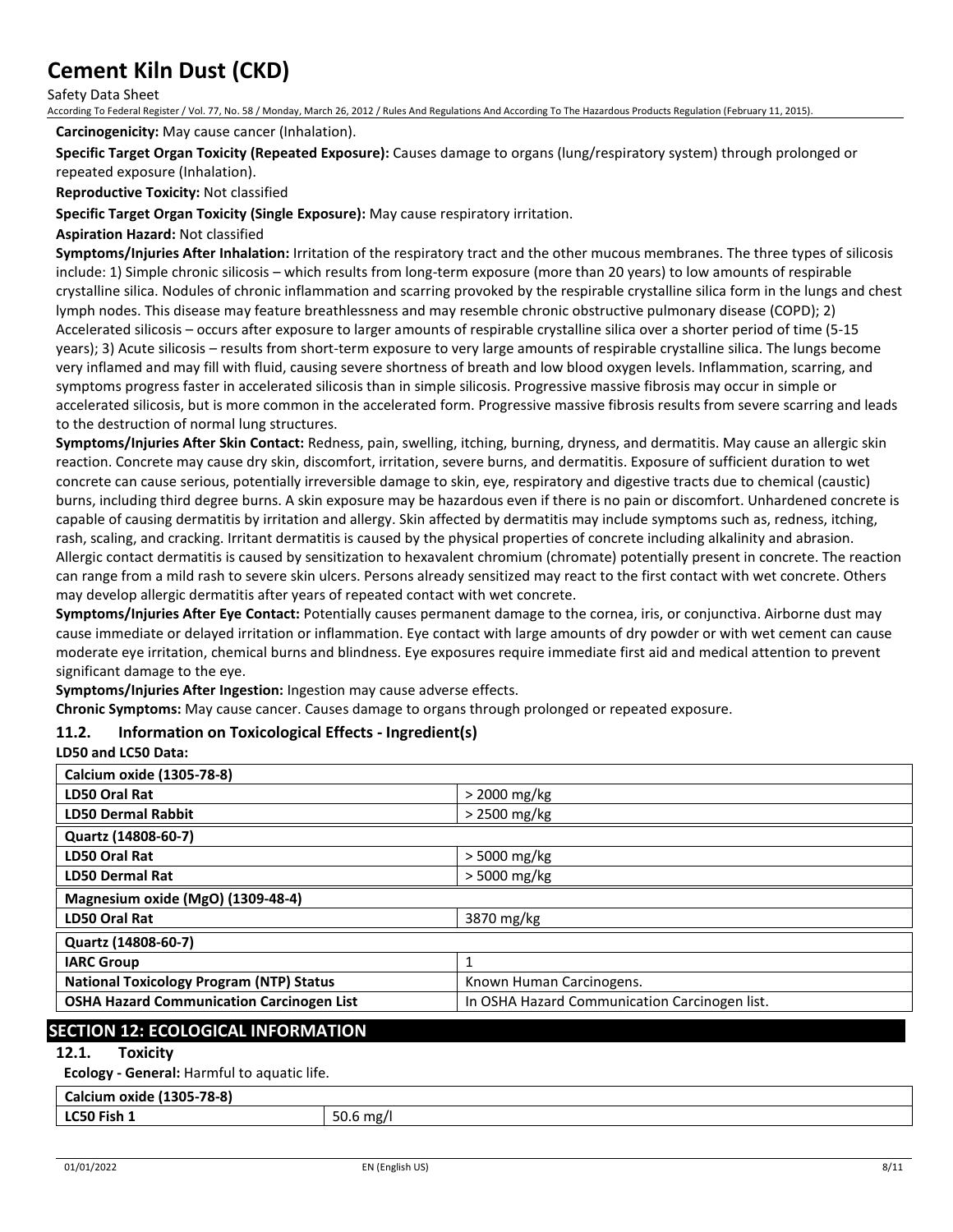Safety Data Sheet

| According To Federal Register / Vol. 77, No. 58 / Monday, March 26, 2012 / Rules And Regulations And According To The Hazardous Products Regulation (February 11, 2015). |                                                                                                                                     |  |  |
|--------------------------------------------------------------------------------------------------------------------------------------------------------------------------|-------------------------------------------------------------------------------------------------------------------------------------|--|--|
| 12.2.<br><b>Persistence and Degradability</b>                                                                                                                            |                                                                                                                                     |  |  |
| <b>New LimeTM</b>                                                                                                                                                        |                                                                                                                                     |  |  |
| <b>Persistence and Degradability</b><br>Not established.                                                                                                                 |                                                                                                                                     |  |  |
| 12.3.<br><b>Bioaccumulative Potential</b>                                                                                                                                |                                                                                                                                     |  |  |
| <b>New LimeTM</b>                                                                                                                                                        |                                                                                                                                     |  |  |
| <b>Bioaccumulative Potential</b><br>Not established.                                                                                                                     |                                                                                                                                     |  |  |
| Calcium oxide (1305-78-8)                                                                                                                                                |                                                                                                                                     |  |  |
| <b>BCF Fish 1</b><br>(no bioaccumulation)                                                                                                                                |                                                                                                                                     |  |  |
| 12.4.<br><b>Mobility in Soil</b>                                                                                                                                         |                                                                                                                                     |  |  |
| Not available                                                                                                                                                            |                                                                                                                                     |  |  |
| 12.5.<br><b>Other Adverse Effects</b>                                                                                                                                    |                                                                                                                                     |  |  |
| <b>Other Information:</b> Avoid release to the environment.                                                                                                              |                                                                                                                                     |  |  |
| <b>SECTION 13: DISPOSAL CONSIDERATIONS</b>                                                                                                                               |                                                                                                                                     |  |  |
| <b>Waste treatment methods</b><br>13.1.                                                                                                                                  |                                                                                                                                     |  |  |
|                                                                                                                                                                          | Waste Disposal Recommendations: Dispose of waste material in accordance with all local, regional, national, provincial, territorial |  |  |
| and international regulations.                                                                                                                                           |                                                                                                                                     |  |  |
| Additional Information: Container may remain hazardous when empty. Continue to observe all precautions.                                                                  |                                                                                                                                     |  |  |
| Ecology - Waste Materials: Avoid release to the environment.                                                                                                             |                                                                                                                                     |  |  |
| <b>SECTION 14: TRANSPORT INFORMATION</b>                                                                                                                                 |                                                                                                                                     |  |  |
|                                                                                                                                                                          | The shipping description(s) stated herein were prepared in accordance with certain assumptions at the time the SDS was authored,    |  |  |
| and can vary based on a number of variables that may or may not have been known at the time the SDS was issued.                                                          |                                                                                                                                     |  |  |
| 14.1.<br>In Accordance with DOT<br>Not regulated for transport                                                                                                           |                                                                                                                                     |  |  |
| 14.2.                                                                                                                                                                    | In Accordance with IMDG<br>Not regulated for transport                                                                              |  |  |
| In Accordance with IATA<br>14.3.<br>Not regulated for transport                                                                                                          |                                                                                                                                     |  |  |
| 14.4.<br>In Accordance with TDG<br>Not regulated for transport                                                                                                           |                                                                                                                                     |  |  |
| <b>SECTION 15: REGULATORY INFORMATION</b>                                                                                                                                |                                                                                                                                     |  |  |
| 15.1.<br><b>US Federal Regulations</b>                                                                                                                                   |                                                                                                                                     |  |  |
| <b>New LimeTM</b>                                                                                                                                                        |                                                                                                                                     |  |  |
| SARA Section 311/312 Hazard Classes                                                                                                                                      | Health hazard - Specific target organ toxicity (single or repeated                                                                  |  |  |
|                                                                                                                                                                          | exposure)                                                                                                                           |  |  |
|                                                                                                                                                                          | Health hazard - Serious eye damage or eye irritation                                                                                |  |  |
|                                                                                                                                                                          | Health hazard - Acute toxicity (any route of exposure)                                                                              |  |  |
|                                                                                                                                                                          | Health hazard - Carcinogenicity<br>Health hazard - Respiratory or skin sensitization                                                |  |  |
| Flue dust, portland cement (68475-76-3)                                                                                                                                  |                                                                                                                                     |  |  |
| Listed on the United States TSCA (Toxic Substances Control Act) inventory                                                                                                |                                                                                                                                     |  |  |
| Limestone (1317-65-3)                                                                                                                                                    |                                                                                                                                     |  |  |
| Listed on the United States TSCA (Toxic Substances Control Act) inventory                                                                                                |                                                                                                                                     |  |  |
| Calcium oxide (1305-78-8)                                                                                                                                                |                                                                                                                                     |  |  |
| Listed on the United States TSCA (Toxic Substances Control Act) inventory                                                                                                |                                                                                                                                     |  |  |
| Quartz (14808-60-7)                                                                                                                                                      |                                                                                                                                     |  |  |
| Listed on the United States TSCA (Toxic Substances Control Act) inventory                                                                                                |                                                                                                                                     |  |  |
| Magnesium oxide (MgO) (1309-48-4)                                                                                                                                        |                                                                                                                                     |  |  |
| Listed on the United States TSCA (Toxic Substances Control Act) inventory                                                                                                |                                                                                                                                     |  |  |
| <b>US State Regulations</b><br>15.2.                                                                                                                                     |                                                                                                                                     |  |  |
| Quartz (14808-60-7)                                                                                                                                                      |                                                                                                                                     |  |  |
| U.S. - California - Proposition 65 - Carcinogens List                                                                                                                    | WARNING: This product contains chemicals known to the State of                                                                      |  |  |
|                                                                                                                                                                          | California to cause cancer.                                                                                                         |  |  |

**Limestone (1317-65-3)**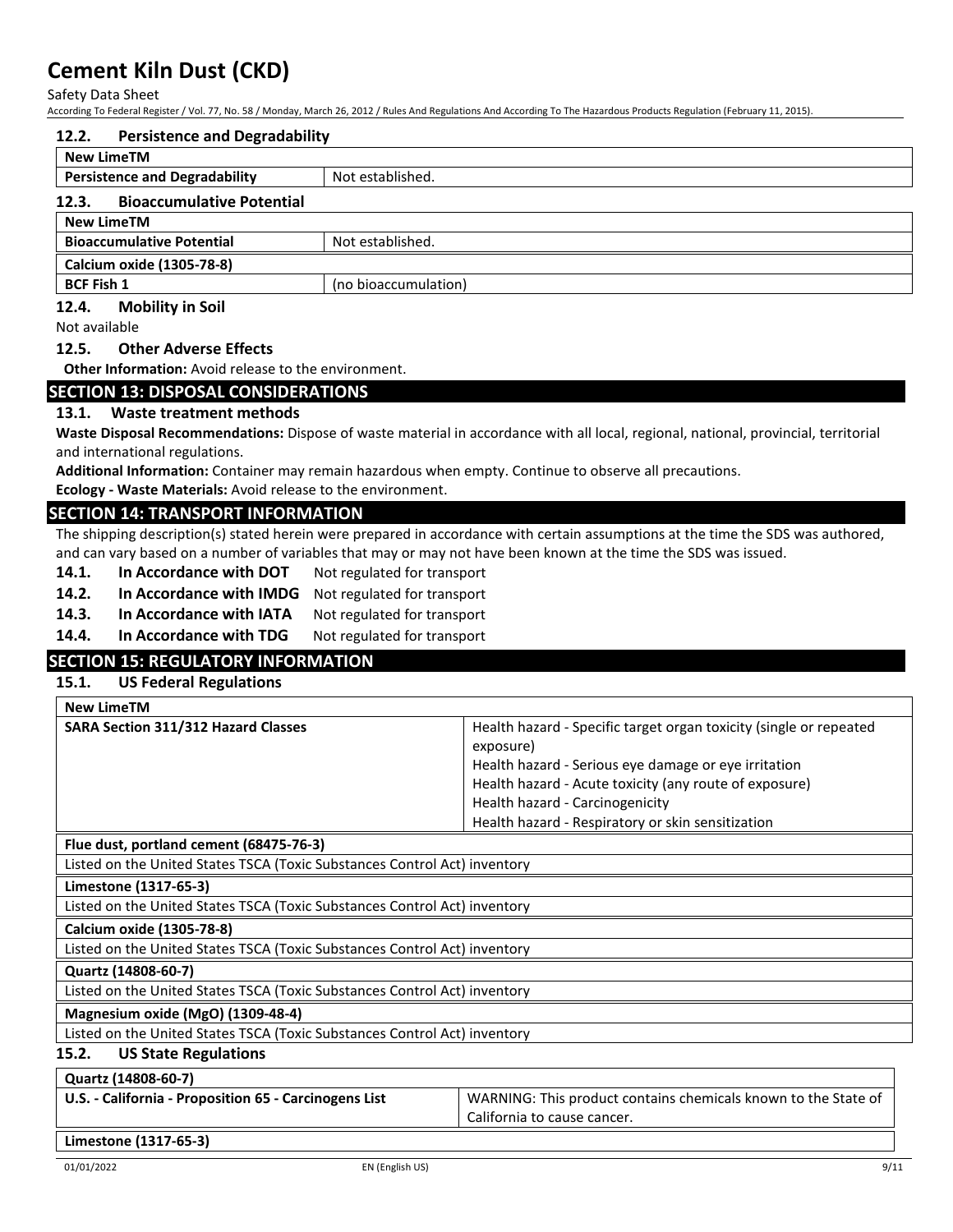Safety Data Sheet

According To Federal Register / Vol. 77, No. 58 / Monday, March 26, 2012 / Rules And Regulations And According To The Hazardous Products Regulation (February 11, 2015).

U.S. - Massachusetts - Right To Know List U.S. - New Jersey - Right to Know Hazardous Substance List U.S. - Pennsylvania - RTK (Right to Know) List **Calcium oxide (1305-78-8)** U.S. - Massachusetts - Right To Know List U.S. - New Jersey - Right to Know Hazardous Substance List U.S. - Pennsylvania - RTK (Right to Know) List **Quartz (14808-60-7)** U.S. - Massachusetts - Right To Know List U.S. - New Jersey - Right to Know Hazardous Substance List U.S. - Pennsylvania - RTK (Right to Know) List **Magnesium oxide (MgO) (1309-48-4)** U.S. - Massachusetts - Right To Know List U.S. - New Jersey - Right to Know Hazardous Substance List U.S. - Pennsylvania - RTK (Right to Know) List **15.3. Canadian Regulations Flue dust, portland cement (68475-76-3)**

Listed on the Canadian DSL (Domestic Substances List)

**Limestone (1317-65-3)**

Listed on the Canadian NDSL (Non-Domestic Substances List)

**Calcium oxide (1305-78-8)**

Listed on the Canadian DSL (Domestic Substances List)

**Quartz (14808-60-7)**

Listed on the Canadian DSL (Domestic Substances List)

**Magnesium oxide (MgO) (1309-48-4)**

Listed on the Canadian DSL (Domestic Substances List)

# **SECTION 16: OTHER INFORMATION, INCLUDING DATE OF PREPARATION OR LAST REVISION**

| Date of Preparation or Latest | January 1, 2021                                                                       |
|-------------------------------|---------------------------------------------------------------------------------------|
| <b>Revision</b>               |                                                                                       |
| <b>Other Information</b>      | : This document has been prepared in accordance with the SDS requirements of the OSHA |
|                               | Hazard Communication Standard 29 CFR 1910.1200 and Canada's Hazardous Products        |
|                               | Regulations (HPR) SOR/2015-17.                                                        |

#### **GHS Full Text Phrases:**

| <b>Aquatic Acute 3</b> | Hazardous to the aquatic environment - Acute Hazard Category 3 |
|------------------------|----------------------------------------------------------------|
| Carc. 1A               | Carcinogenicity Category 1A                                    |
| Eye Dam. 1             | Serious eye damage/eye irritation Category 1                   |
| Skin Corr. 1C          | Skin corrosion/irritation Category 1C                          |
| Skin Irrit. 2          | Skin corrosion/irritation Category 2                           |
| Skin Sens. 1           | Skin sensitization, Category 1                                 |
| STOT RE 1              | Specific target organ toxicity (repeated exposure) Category 1  |
| STOT SE 3              | Specific target organ toxicity (single exposure) Category 3    |
| H314                   | Causes severe skin burns and eye damage                        |
| H315                   | Causes skin irritation                                         |
| H317                   | May cause an allergic skin reaction                            |
| H318                   | Causes serious eye damage                                      |
| H335                   | May cause respiratory irritation                               |
| H350                   | May cause cancer                                               |
| H372                   | Causes damage to organs through prolonged or repeated exposure |
| H402                   | Harmful to aquatic life                                        |